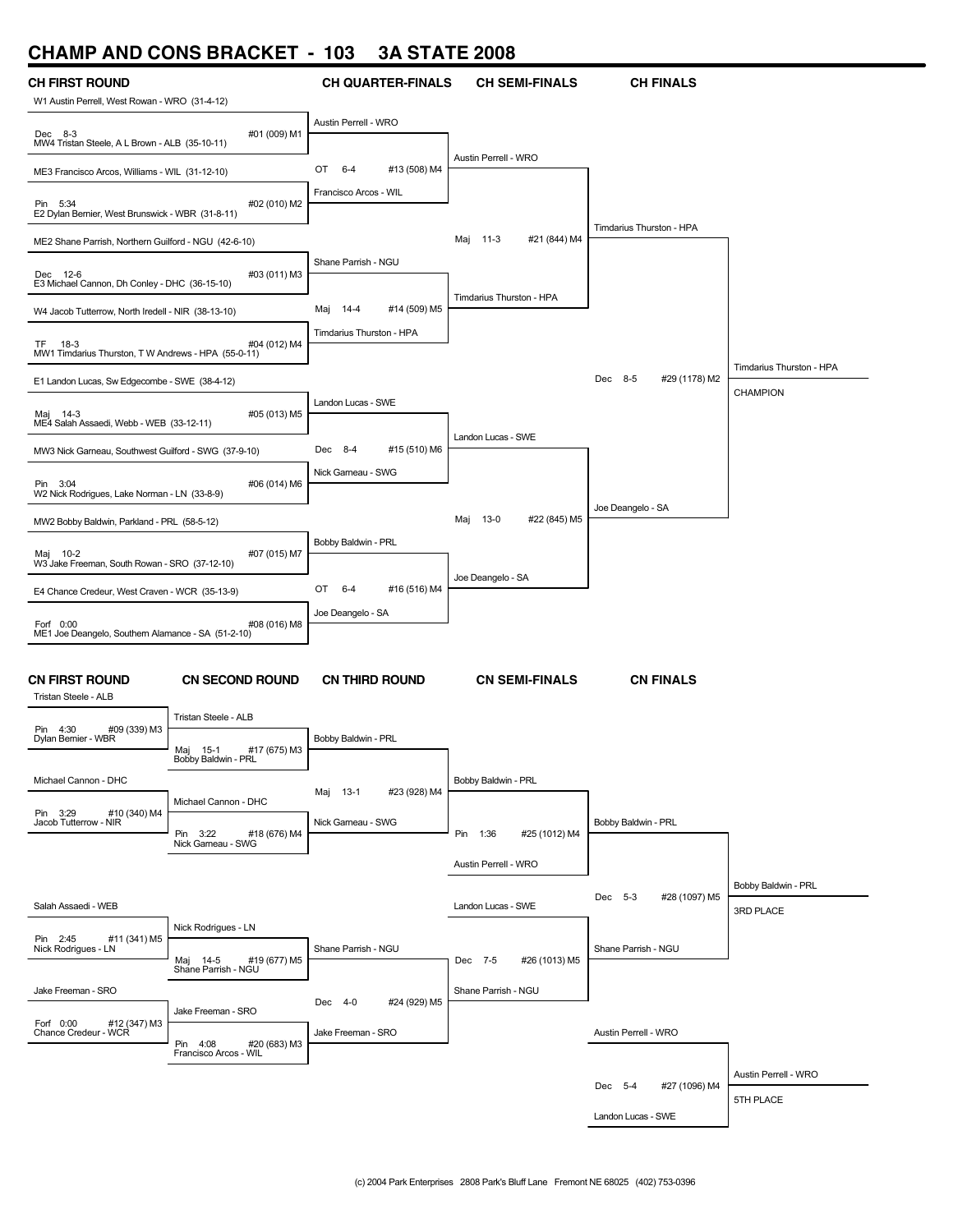## **CHAMP AND CONS BRACKET - 112 3A STATE 2008**

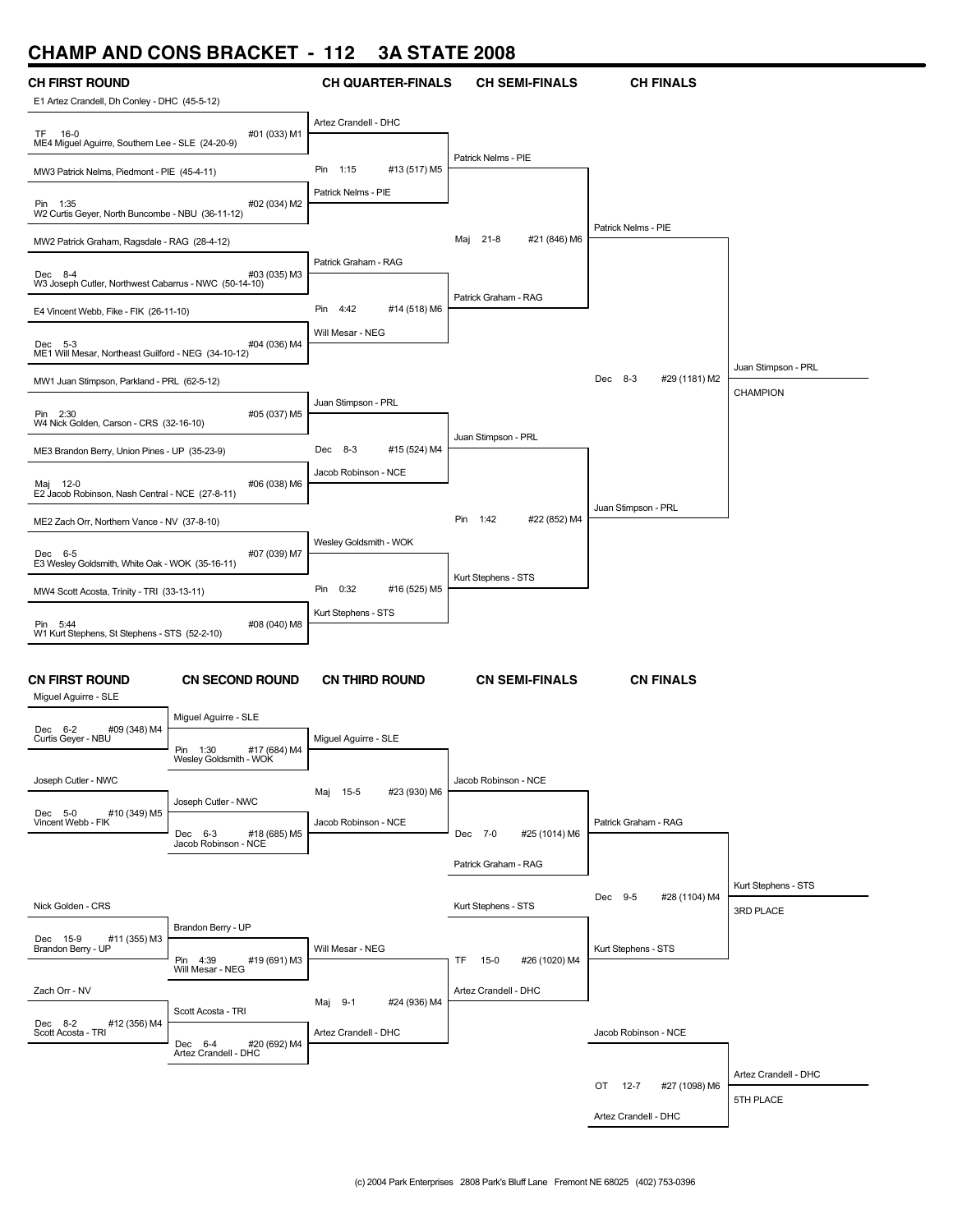

#### Patrick Wells - GC Pin 2:35 #10 (363) M3 Jordan Harris - EWA Cody Sprowles - TCR Dec 3-0 #11 (364) M4 Drake Gurley - CBA Josh Sergent - WBR Dec 3-2 #12 (365) M5 Chris Rubinosky - SLE Patrick Wells - GC Dec 2-1 #18 (699) M3 Justin Vaughn - WIL Cody Sprowles - TCR Dec 4-0 #19 (700) M4 Aaron Plyler - ERO Josh Sergent - WBR Dec 2-0 #20 (701) M5 Christian Holleman - HAV Dec 7-3 #23 (937) M5 Justin Vaughn - WIL Aaron Plyler - ERO Dec 7-0 #24 (938) M6 Christian Holleman - HAV Justin Vaughn - WIL Dec 2-1 #25 (1021) M5 Cody Stephens - STS Aaron Smith - LN Dec 4-2 #26 (1022) M6 Aaron Plyler - ERO Justin Vaughn - WIL Dec 6-3 #28 (1106) M6 Aaron Plyler - ERO Justin Vaughn - WIL 3RD PLACE Cody Stephens - STS Dec 8-7 #27 (1105) M5 Aaron Smith - LN Aaron Smith - LN 5TH PLACE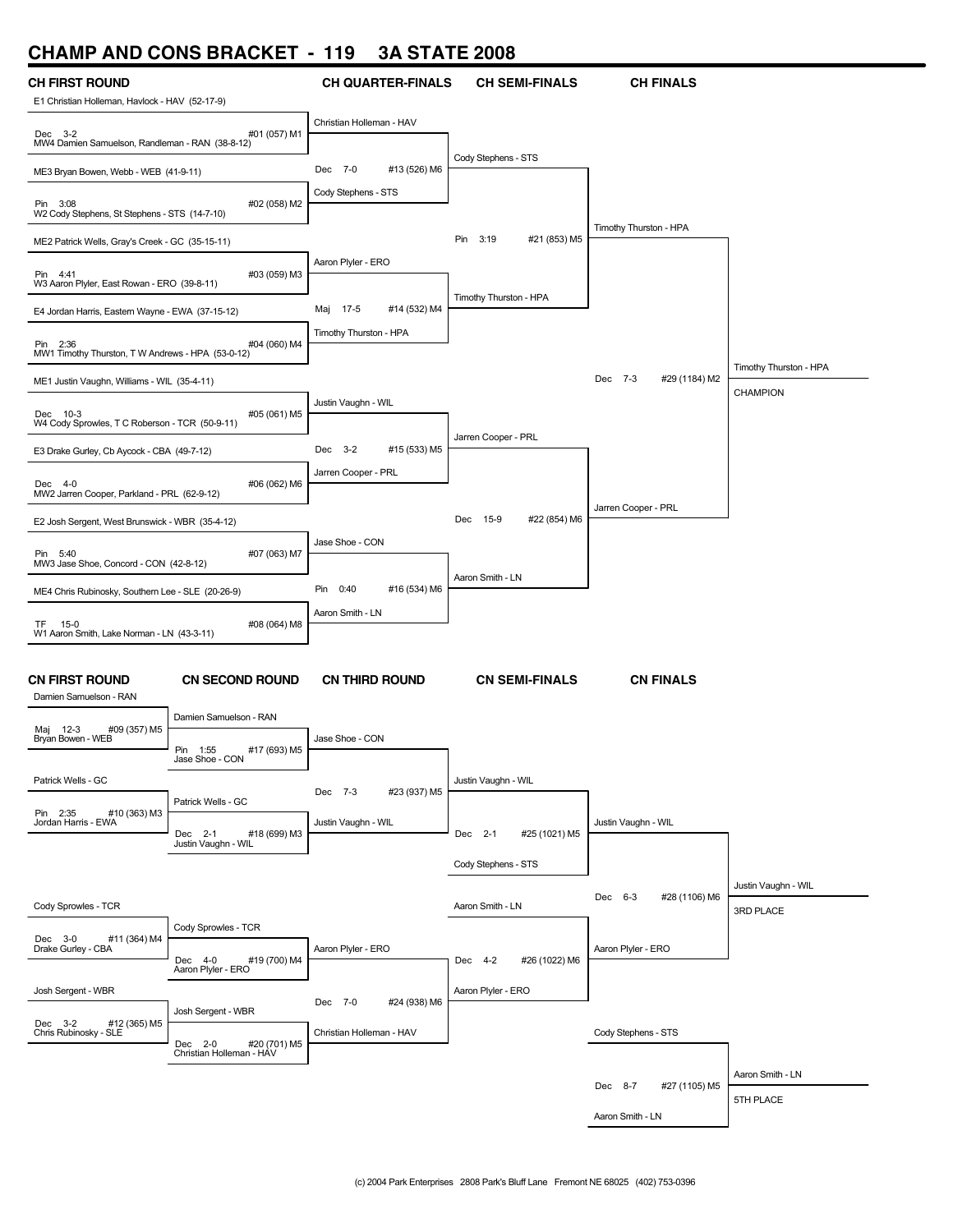# **CHAMP AND CONS BRACKET - 125 3A STATE 2008**

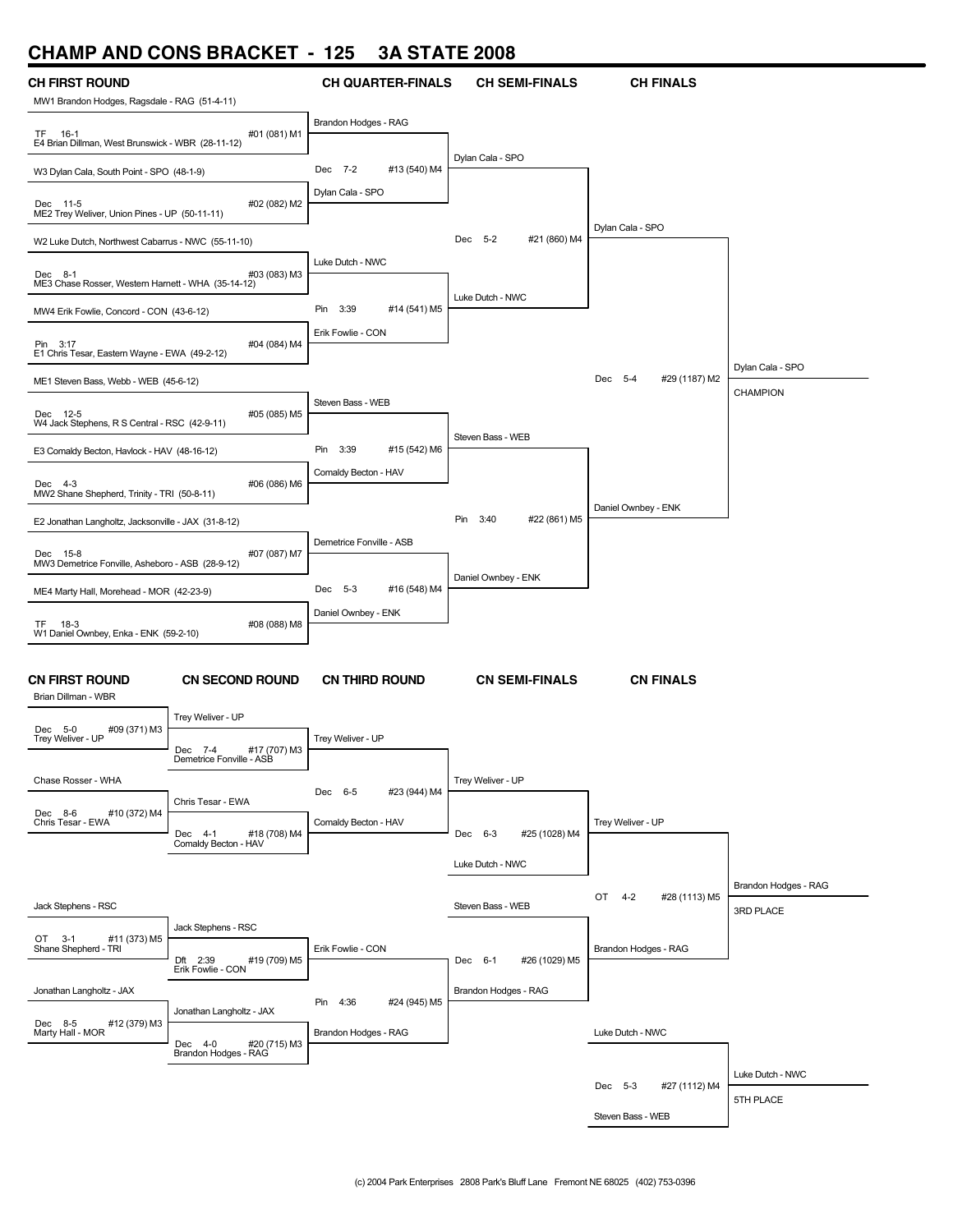## **CHAMP AND CONS BRACKET - 130 3A STATE 2008**

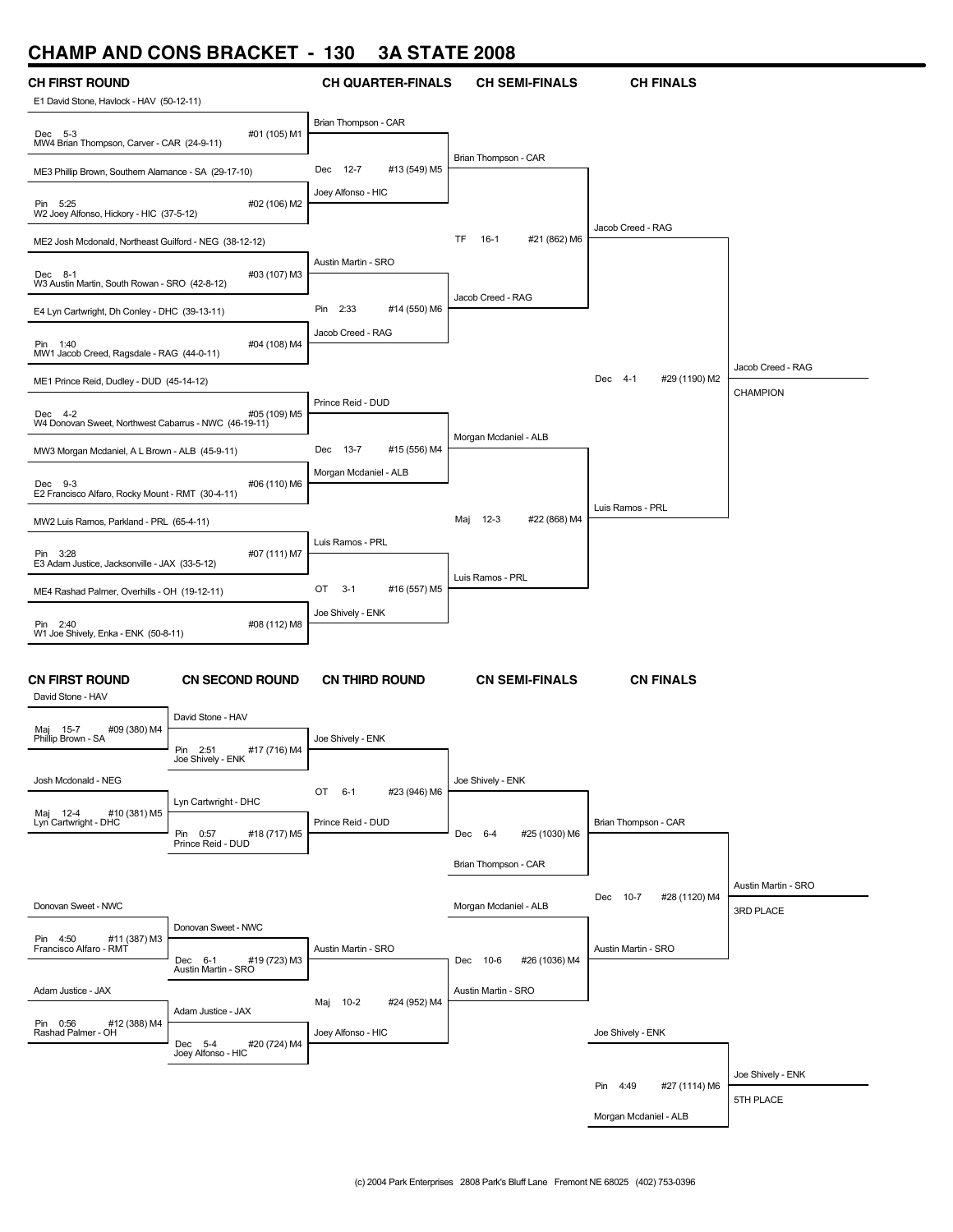## **CHAMP AND CONS BRACKET - 135 3A STATE 2008**

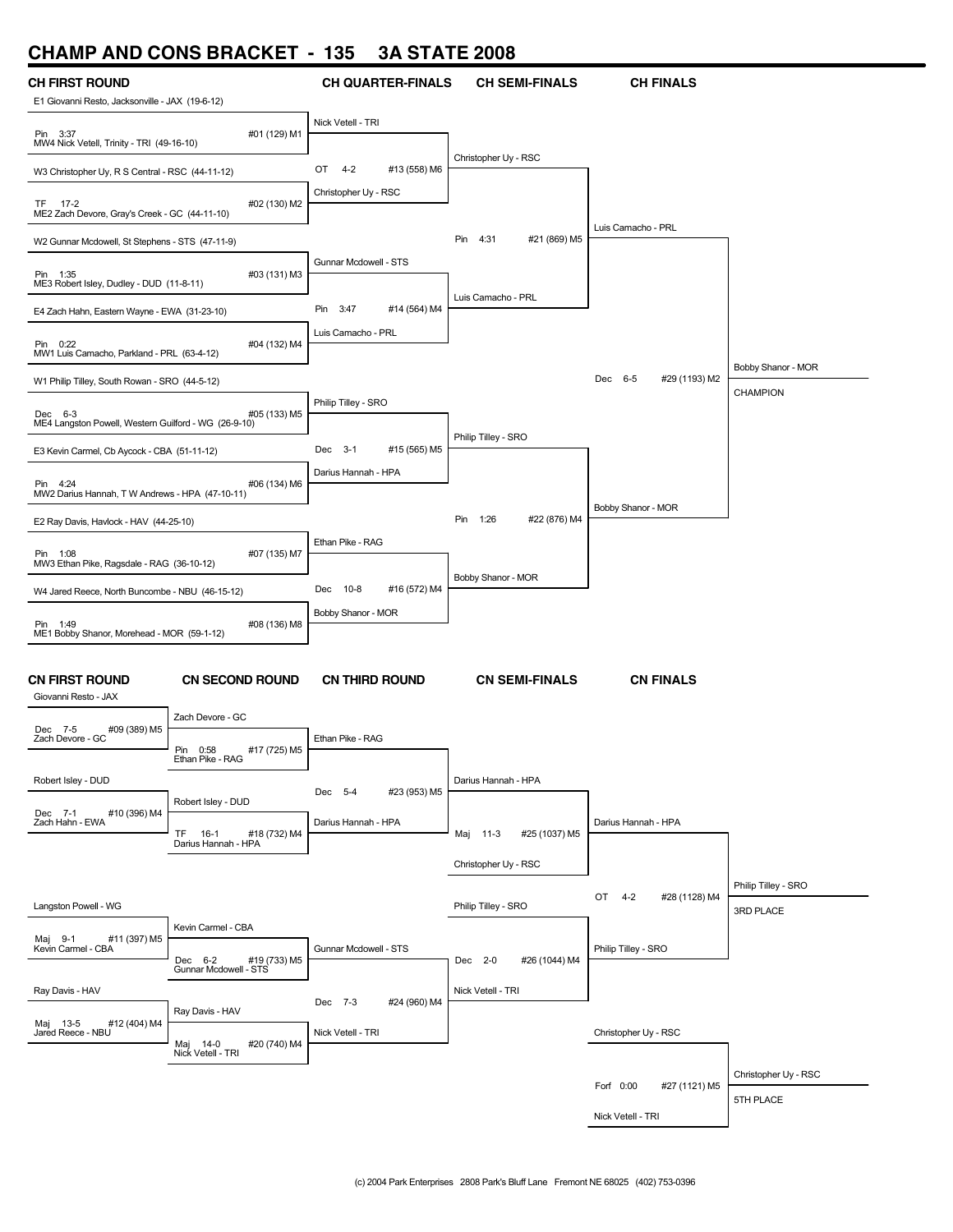## **CHAMP AND CONS BRACKET - 140 3A STATE 2008**

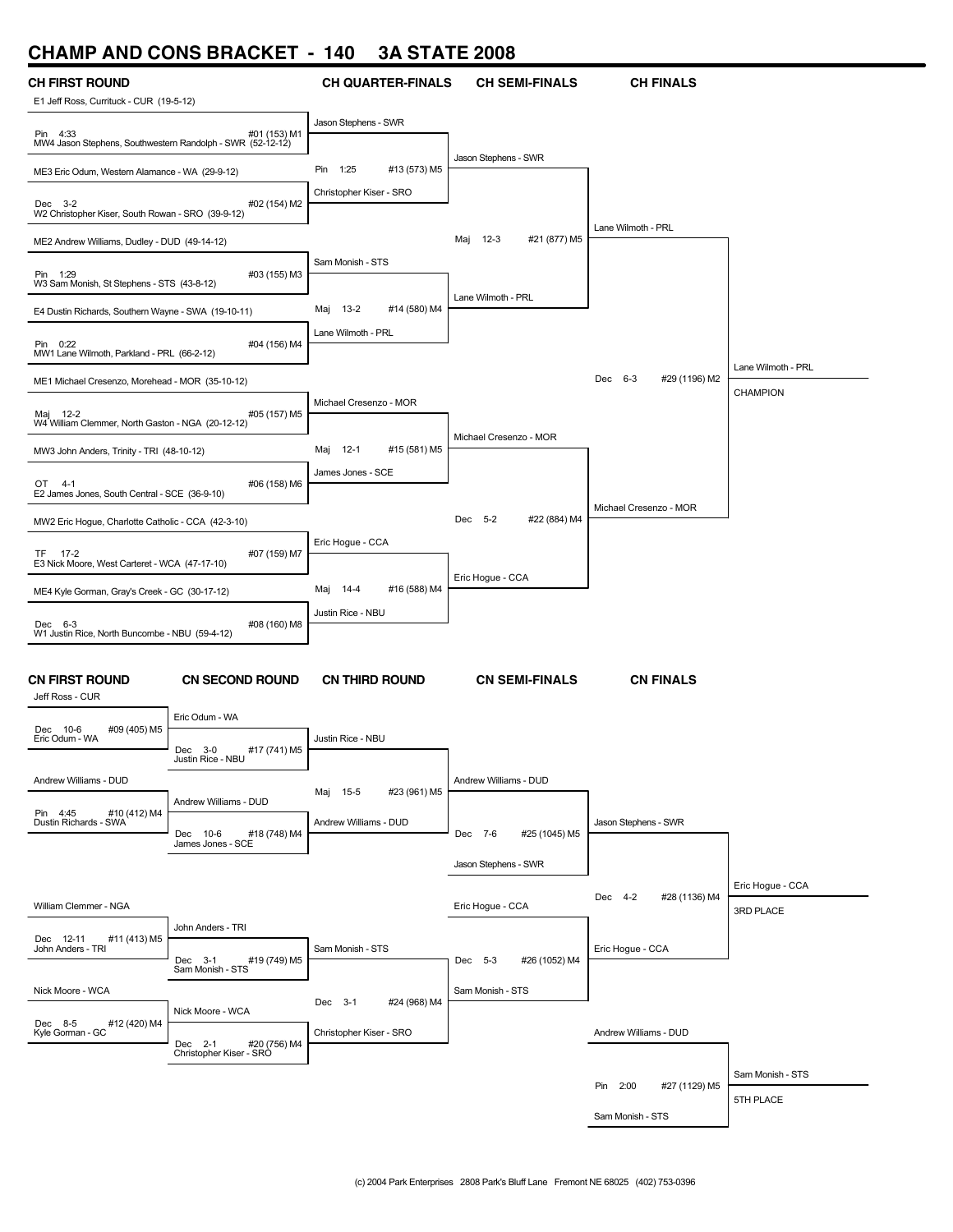## **CHAMP AND CONS BRACKET - 145 3A STATE 2008**

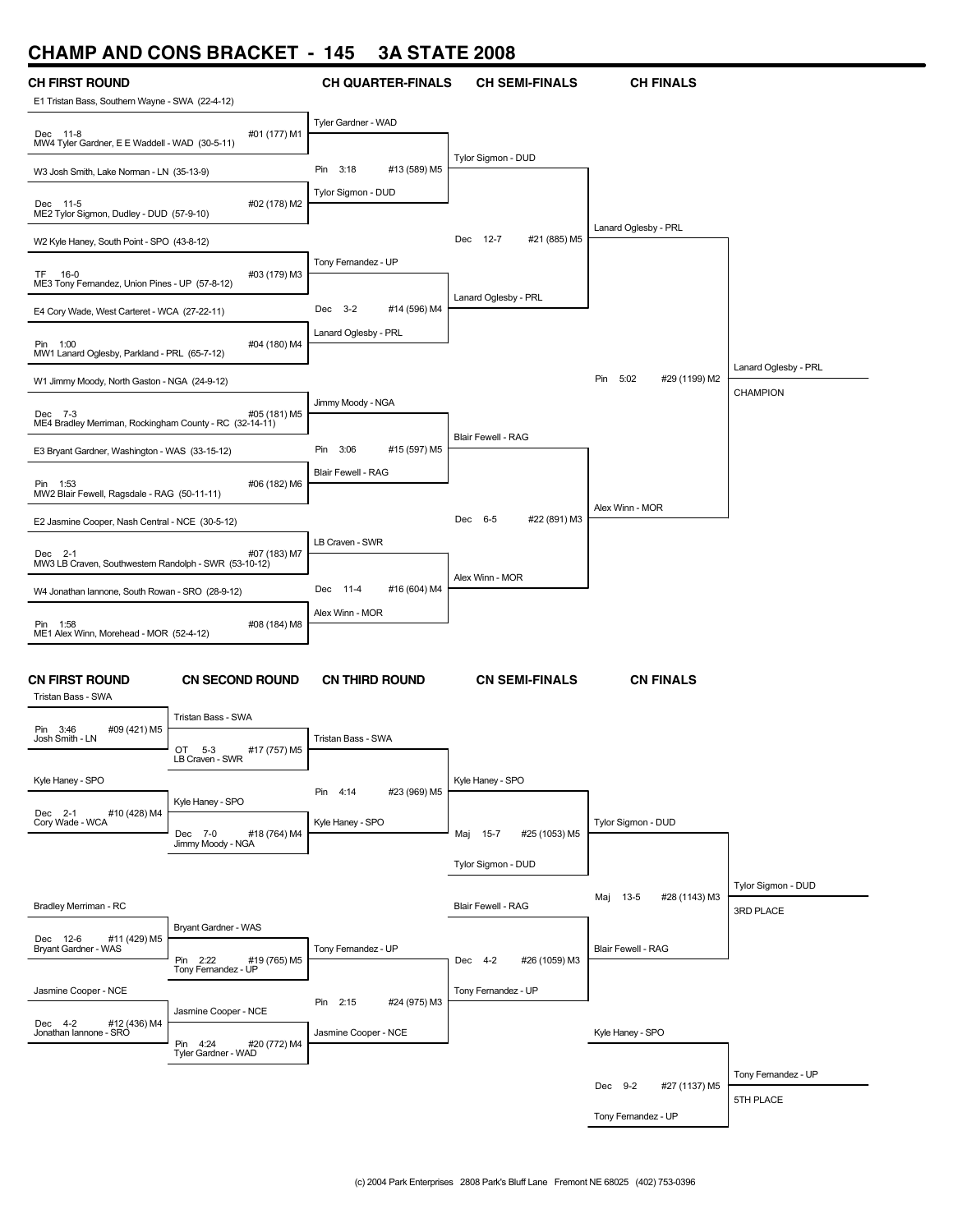## **CHAMP AND CONS BRACKET - 152 3A STATE 2008**

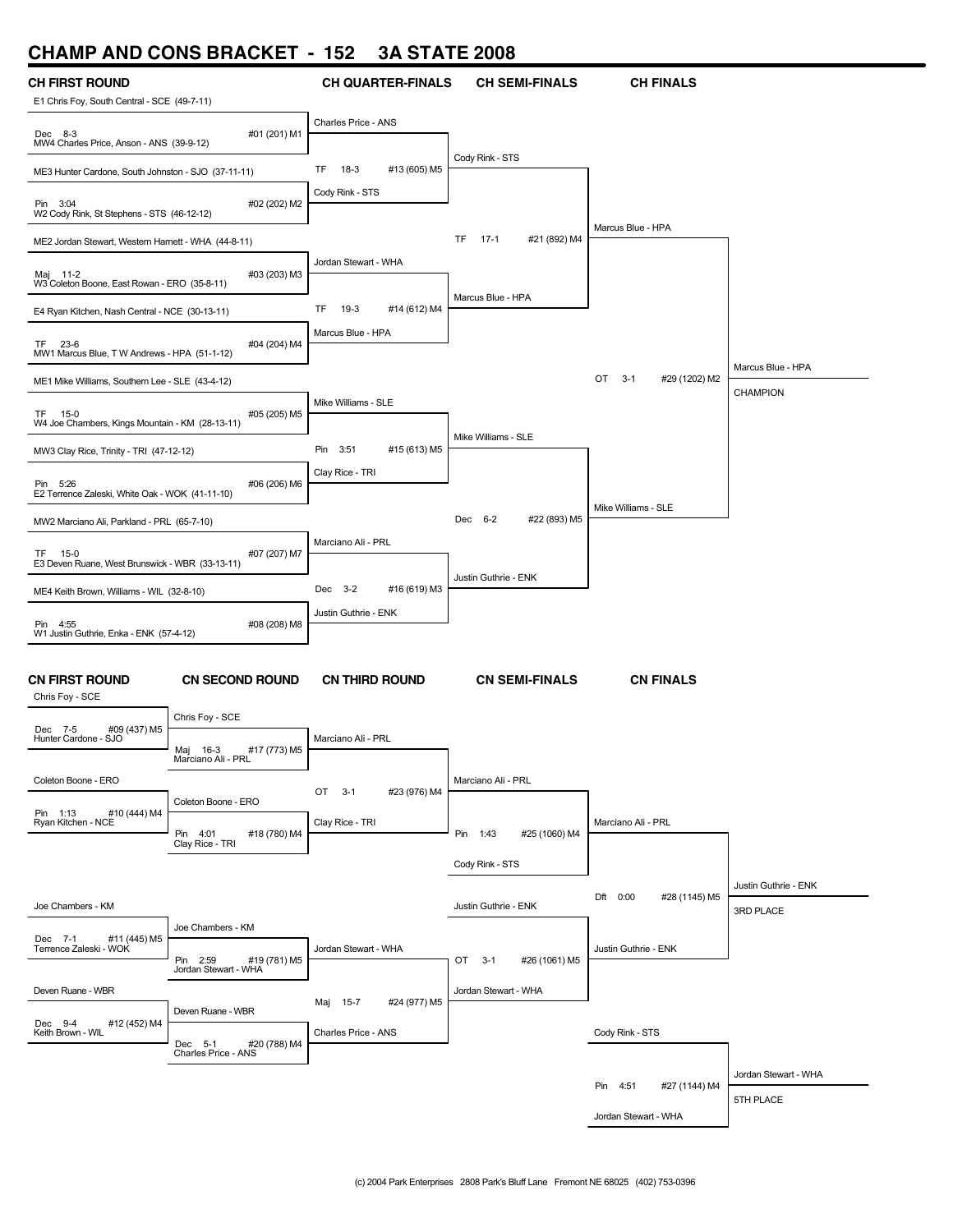## **CHAMP AND CONS BRACKET - 160 3A STATE 2008**



Roman Rodriguez - GC

5TH PLACE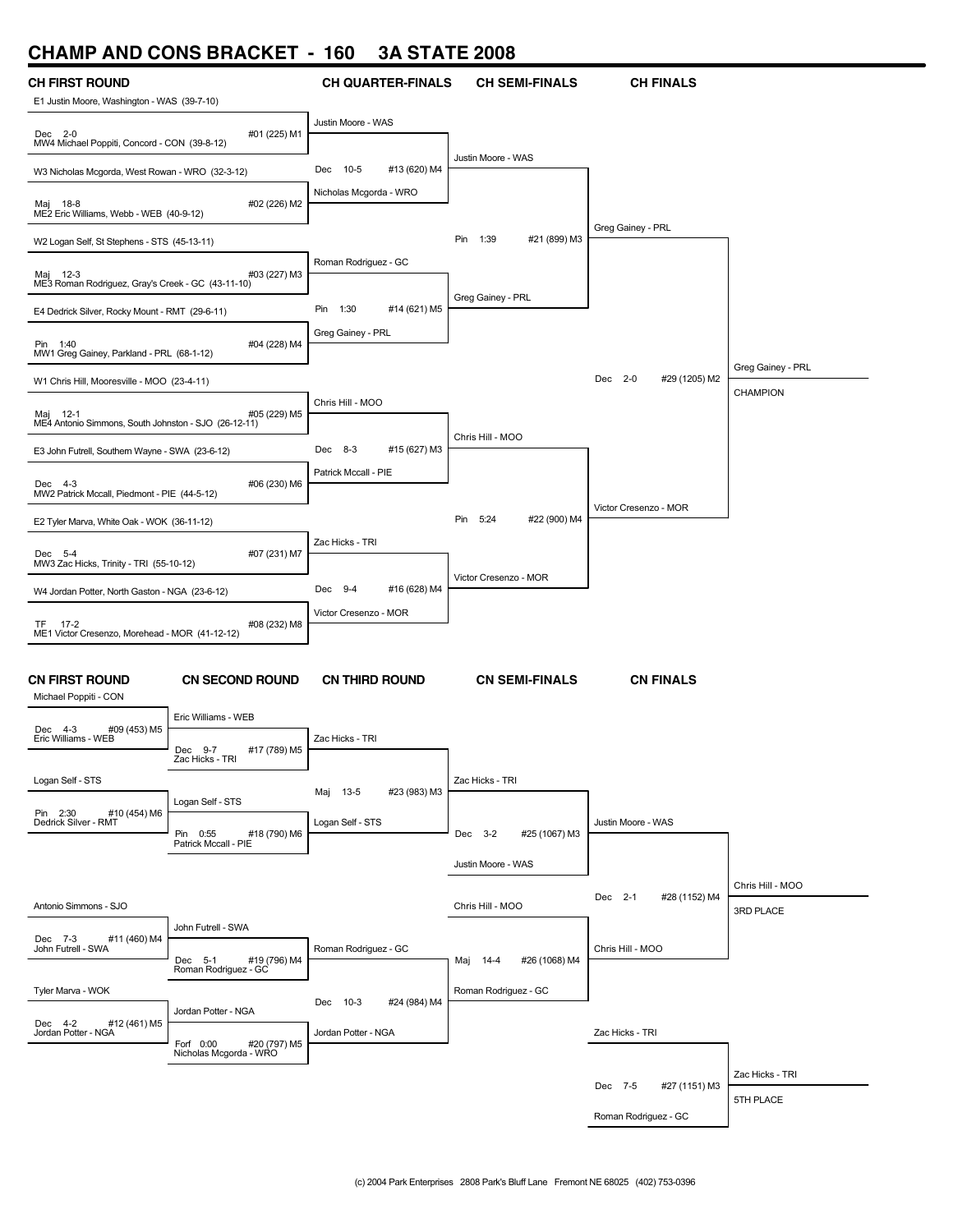# **CHAMP AND CONS BRACKET - 171 3A STATE 2008**

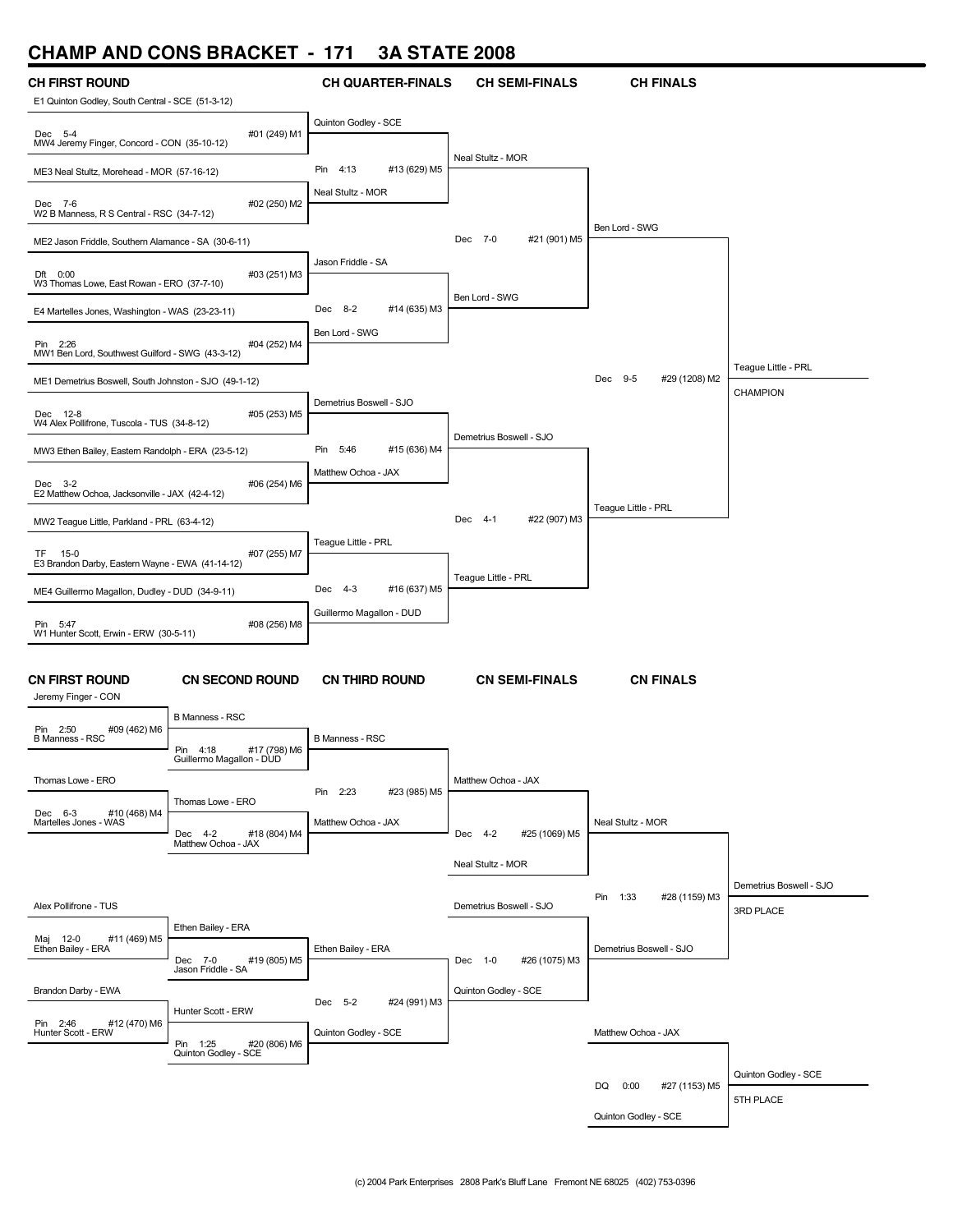### **CHAMP AND CONS BRACKET - 189 3A STATE 2008**

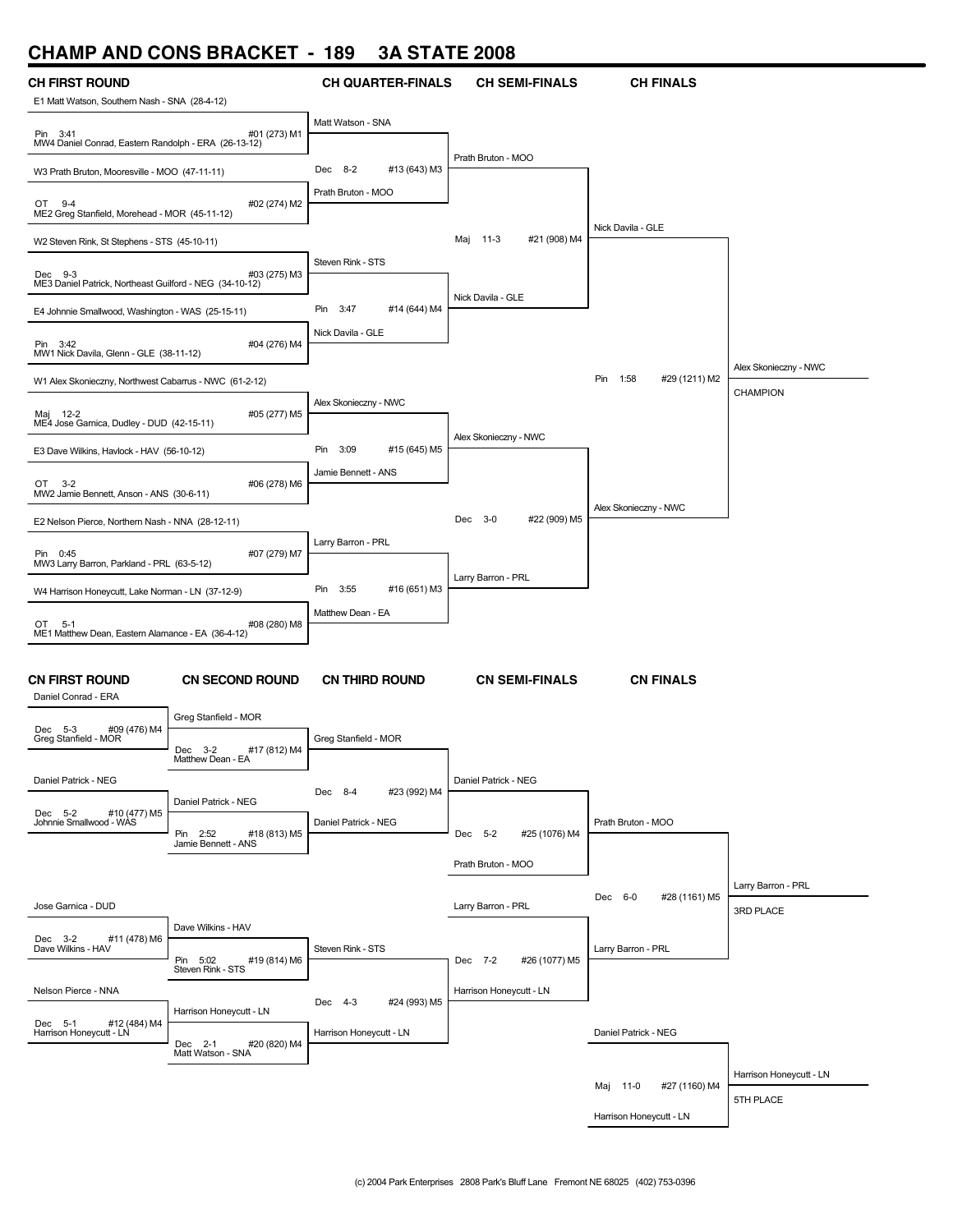## **CHAMP AND CONS BRACKET - 215 3A STATE 2008**